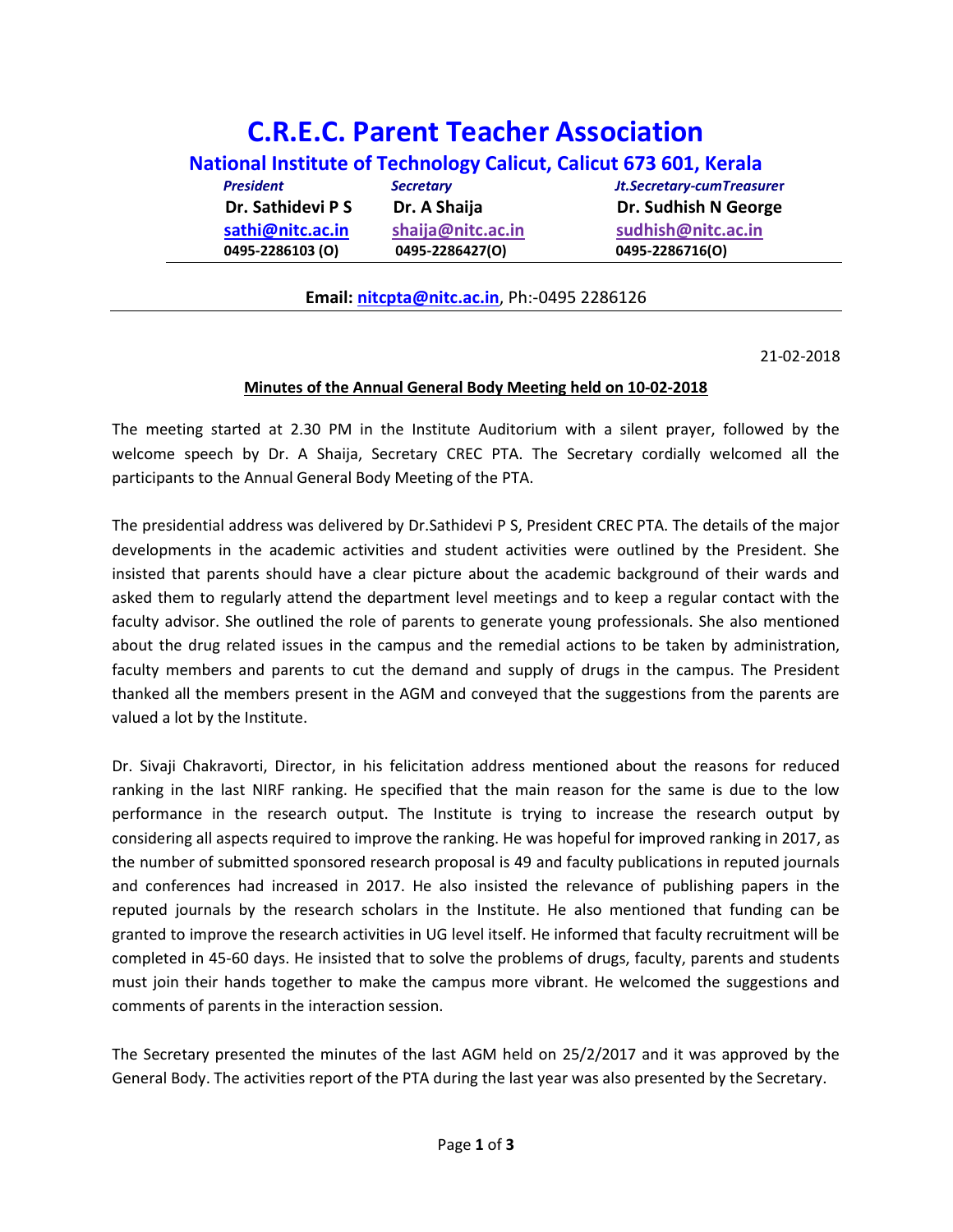Dr. Sudhish N George, Joint Secretary cum Treasurer, presented the audited financial report for the year 2016-17. This was approved by the General Body. The proposed budget for the financial year 2017-18 was also presented and was approved by the General Body.

The Dean (Students Welfare), Dr. G Unnikrishnan in his speech, emphasises that parents are a major stakeholder in the NITC system and their support is very much essential for the Institute. He pointed out that commitments taken in the last AGM were carried out and students have the opportunity to involve in a number of extra-curricular activities in the campus. He appreciated the students who undertook the beatification of the area near the NITC canteen. He pointed out that the institute is supporting the students financially. Students are performing well by and large and are getting good opportunities of campus placements and higher studies. He mentioned that as per the request from girl students, a temporary permission for two months has given them to spend more time in the academic area. The reporting time is now rescheduled as 9.00 PM and with the permission of faculty advisor it is 11 PM. He requested the comments of parents regarding the matter.

Mr. V Sasheendran, outgoing parent Executive Committee Member of PTA said that he had a good time as PTA executive member. He mentioned that as a parent, his is happy that his ward is graduating from this Institute as young adult with professional capabilities and good qualities.He expressed his thanks to the entire faculty fraternity and wished the PTA all the best.

In the open interaction, parents gave suggestions and sought certain clarifications, which are summarised below:

- Parent participation is less in the General Body Meeting. It needs to be increased.
- The issue of drug usage is alarming and it is required to take necessary steps to cut down the drug supply.
- Library must be open till midnight.
- Most of the subjects in Chemical Engineering Dept. are handled by Adhoc faculty and the quality of teaching is coming down. Moreover, it is noticed that the placement opportunities in Chemical Engg. Dept, is coming down. Director ensured that faculty recruitment will be completed soon.
- Clarifications were sought regarding the alleged "harassment of PG student by guides". The Dean (Students Welfare) and HOD, Dept. of Mechanical Engineering Department clarified that the immediate steps have been taken to sort out the issue.

The Secretary elaborated on the matters discussed in the PTA executive meeting, which are as follows:

- Changing the name of CREC PTA to NITC PTA. The General Body approved this suggestion.
- Separate funding for PTA during admission time. It is decided to give a proposal for the same.